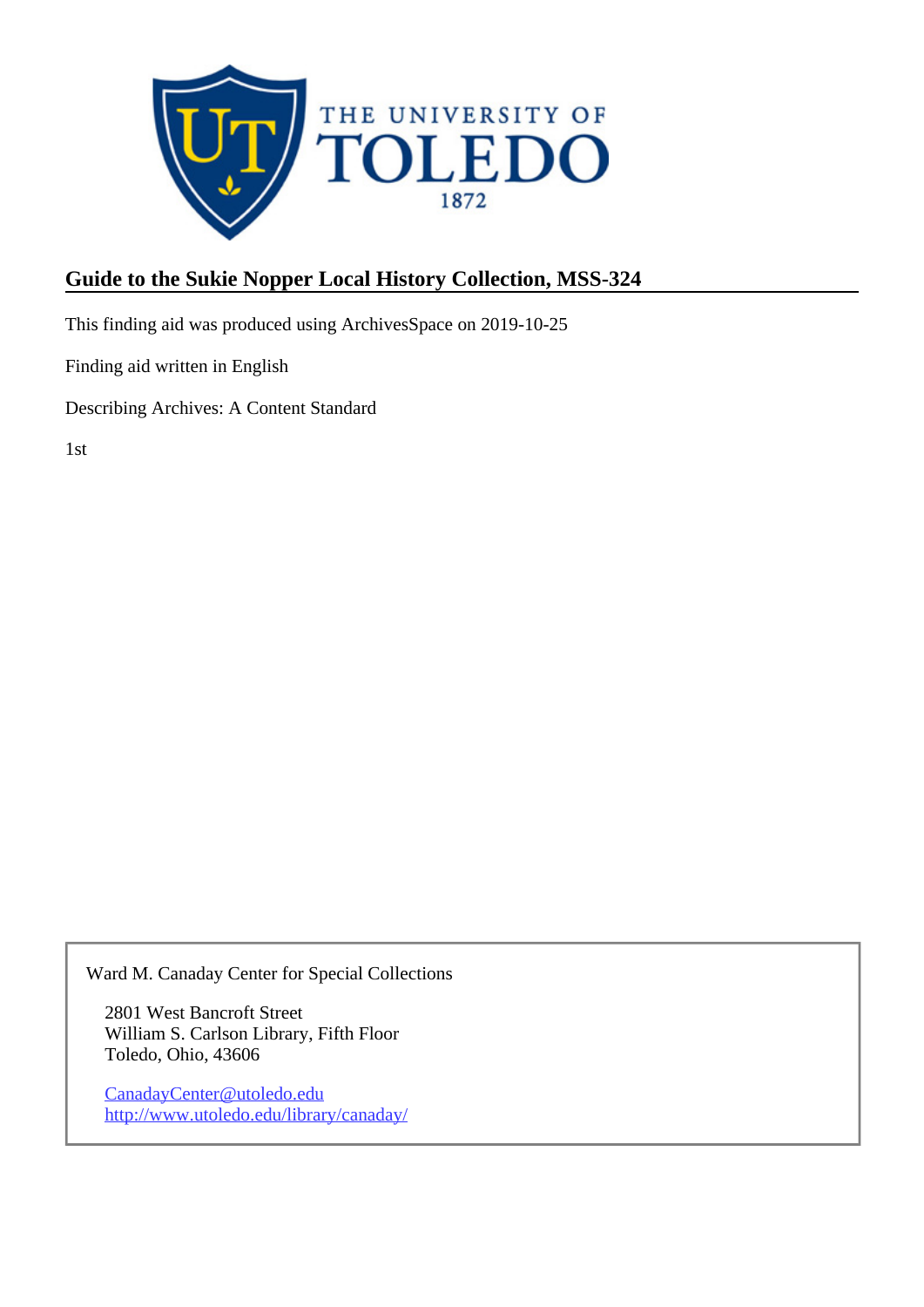# **Table Of Contents**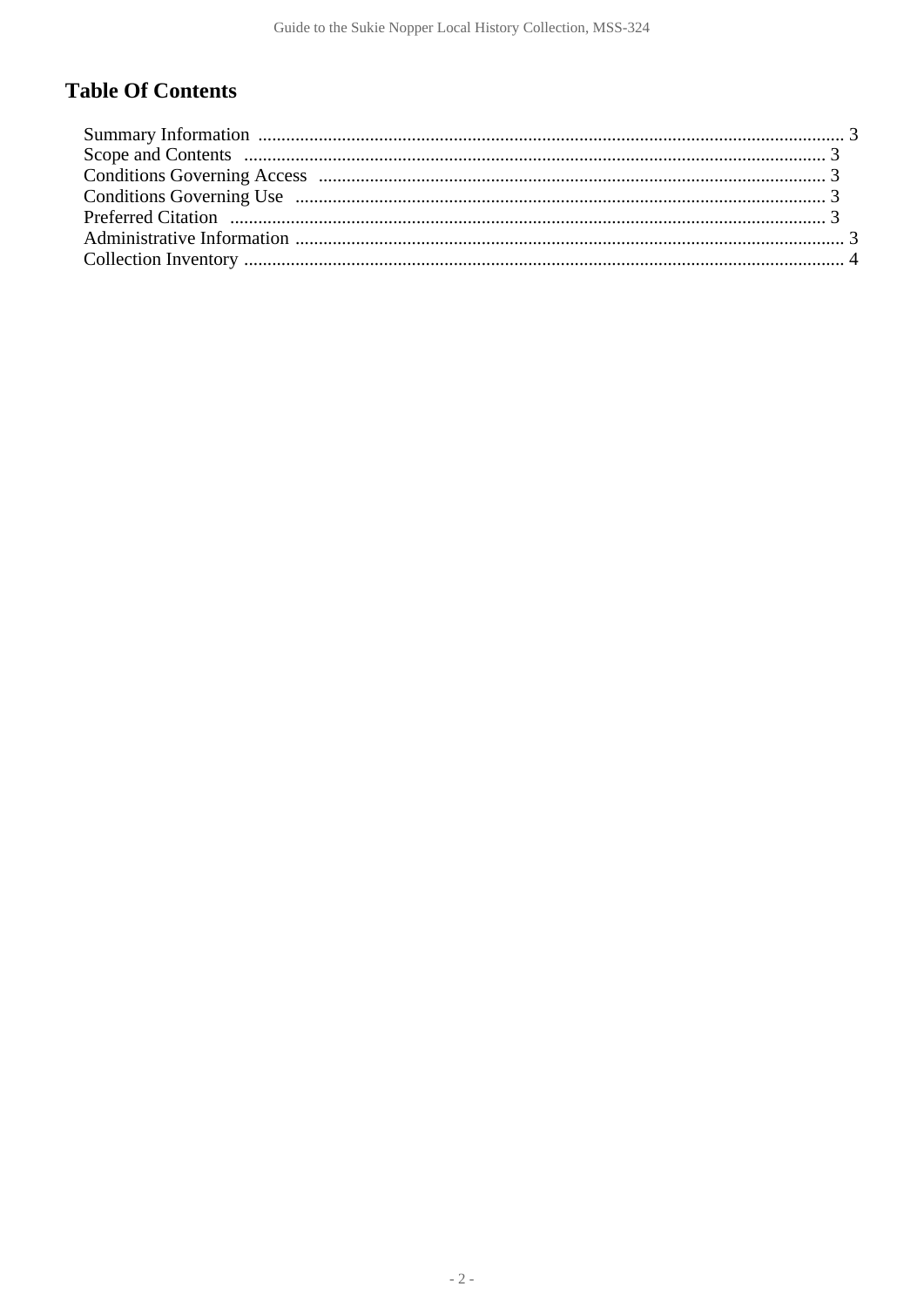### <span id="page-2-0"></span>**Summary Information**

|                            | <b>Repository:</b> Ward M. Canaday Center for Special Collections |  |  |
|----------------------------|-------------------------------------------------------------------|--|--|
| Title:                     | <b>Sukie Nopper Local History Collection</b>                      |  |  |
| <b>Identifier:</b> MSS-324 |                                                                   |  |  |
|                            | <b>Date:</b> 1878-1962                                            |  |  |
| <b>Description:</b>        | <b>Physical</b> .25 Linear Feet                                   |  |  |
| <b>Information:</b>        | <b>Container</b> Box 1: [32887922565165] (Text)                   |  |  |

#### <span id="page-2-1"></span>**Scope and Contents**

The Sukie Nopper Local Collection conations a total of four folders. In the folders there are artifacts from 1878 to the 1960s consisting of local business in the Toledo area, such as the Buckeye Furniture Co., The Lion Store, and the Freeborn Furniture Co. There are also other artifacts such as the B.F. Keith's Theatre pamphlet, the "You Will Do Better in Toledo" pamphlet, department store fabric patches and State of Ohio and City of Toledo ribbons. The last two folders are department store boxes from Lasalle and Koch's and Lamson's.

#### <span id="page-2-2"></span>**Conditions Governing Access**

Collection is open for research. Materials may be accessed by request at the Ward M. Canaday Center for Special Collections on the fifth floor of the William S. Carlson Library on the main campus of the University of Toledo. Materials do not circulate.

## <span id="page-2-3"></span>**Conditions Governing Use**

In most cases, the Canaday Center does not own the copyright and literary rights to items in its collections; it is the responsibility of the researcher to adhere to U.S. Copyright and Fair Use laws, including seeking permission from the copyright holder and payment of any royalty fees, in the reproduction and use of archival materials. Providing copies or scans does not constitute a license to publish or reproduce images in print or electronic form.

## <span id="page-2-4"></span>**Preferred Citation**

Images and other sources used with permission should be properly cited and credited. Credits should include text as listed below:

For Manuscript Collections -- "[Collection Name], The Ward M. Canaday Center for Special Collections, The University of Toledo Libraries"

For University Archives -- "Records of [College or Administrative Unit], The University of Toledo Archives, The Ward M. Canaday Center for Special Collections, The University of Toledo Libraries"

## <span id="page-2-5"></span>**Administrative Information**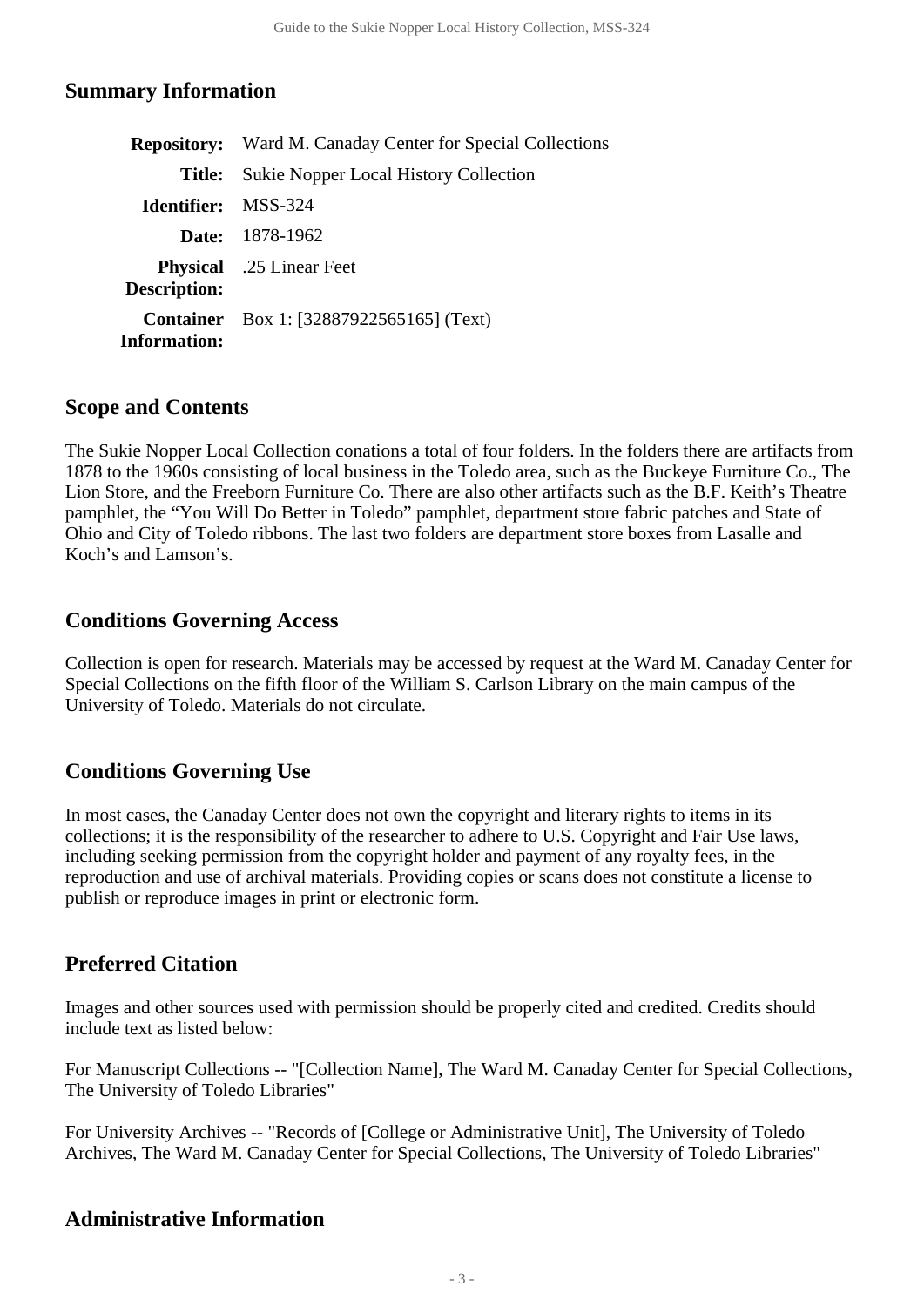## **Publication Statement**

Ward M. Canaday Center for Special Collections

2801 West Bancroft Street William S. Carlson Library, Fifth Floor Toledo, Ohio, 43606

CanadayCenter@utoledo.edu <http://www.utoledo.edu/library/canaday/>

**Physical** 1 Sheets

**Description:**

### **Controlled Access Headings**

- Business and Commerce
- Collectors and Collecting
- Toledo History

## <span id="page-3-0"></span>**Collection Inventory**

**Physical** 1 Sheets **Description: Physical** 1 Sheets **Description: Physical** 1 Artifact **Description: Physical** 1 Sheets **Description: Physical** 1 Artifact **Description: Physical** 1 Sheets **Description:** B.K. Keith Theatre pamphlet, n.d. Box 1; Folder 1 (Text) Borer Koch jewelers box, n.d. Box 1; Folder 1 (Realia) Buckeye Furniture Co. Customers Bill , 1929 Box 1; Folder 1 (Text) Department Store fabric patches , n.d Box 1; Folder 1 (Mixed Materials) First Aid (All-in-Vue" inbox, n.d. Box 1; Folder 1 (Realia) Freeborn Furniture Co. order, 1928 Box 1; Folder 1 (Text) Kintz card Stand Envelope , n.d Box 1; Folder 1 (Text)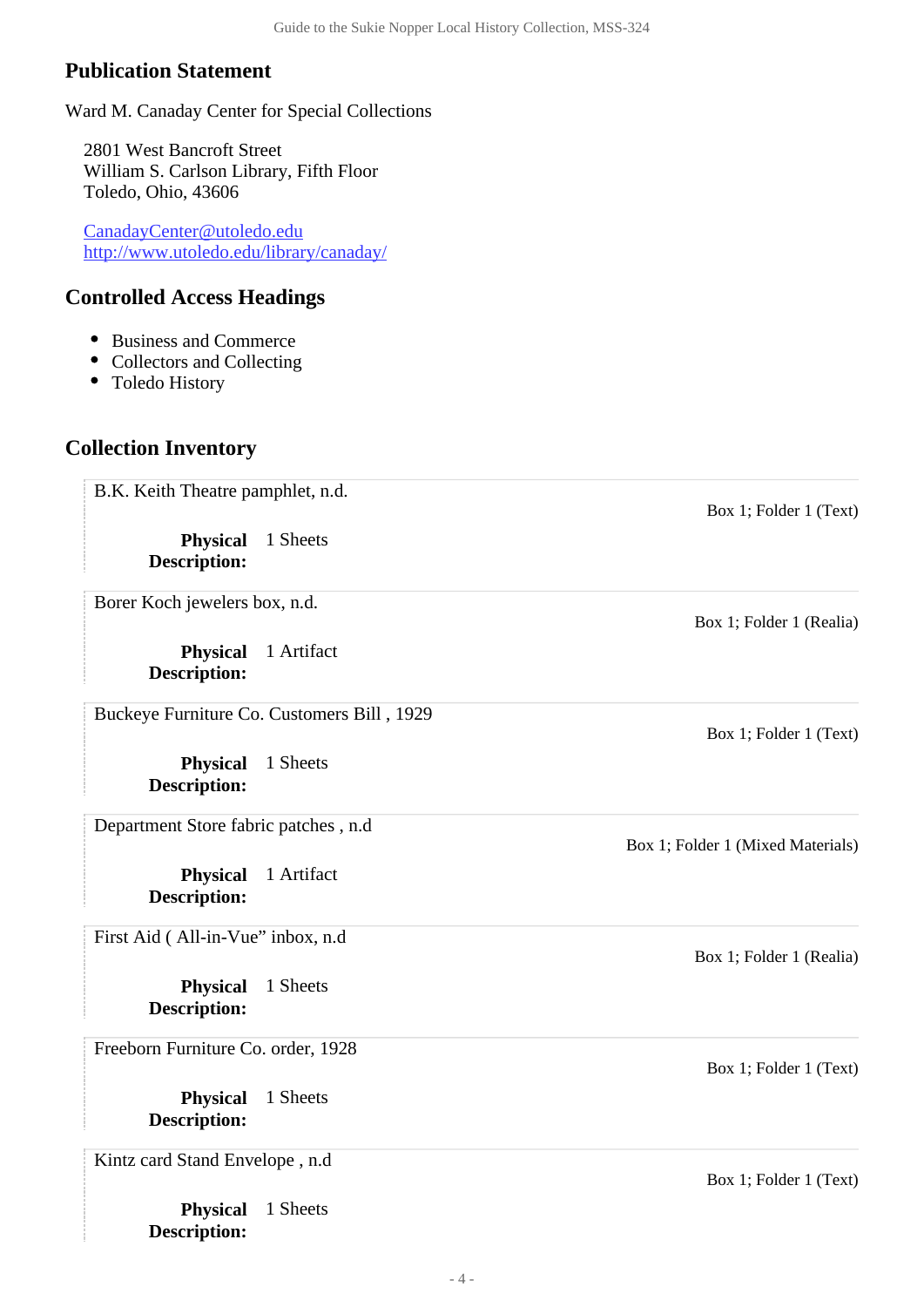|                                        | Upholstered Furniture Co. order, 1928 December 24       | Box 1; Folder 1 (Text)            |
|----------------------------------------|---------------------------------------------------------|-----------------------------------|
| <b>Physical</b><br><b>Description:</b> | 1 Sheets                                                |                                   |
|                                        | Upholstered Furniture made to order, 1928 December 12   | Box 1; Folder 1 (Text)            |
| <b>Physical</b><br><b>Description:</b> | 1 Sheets                                                |                                   |
| Christmas Envelope, 1962               |                                                         | Box 1; Folder 2 (Text)            |
| <b>Physical</b><br><b>Description:</b> | 1 Sheets                                                |                                   |
| Christmas Lasalle & Koclt's, 1932      |                                                         | Box 1; Folder 2 (Text)            |
| <b>Physical</b><br><b>Description:</b> | 1 Sheets                                                |                                   |
| Official Time Table, 1913              |                                                         | Box 1; Folder 2 (Text)            |
| <b>Physical</b><br><b>Description:</b> | 1 Sheets                                                |                                   |
|                                        | State of Ohio & city of Toledo Robbins, circa 1898-1903 | Box 1; Folder 2 (Mixed Materials) |
| <b>Physical</b><br><b>Description:</b> | 1 Artifact                                              |                                   |
| The E.P. Farrell Furniture Co., n.d    |                                                         | Box 1; Folder 2 (Text)            |
| <b>Physical</b><br><b>Description:</b> | 1 Sheets                                                |                                   |
| The Lion store order postcard, 1936    |                                                         | Box 1; Folder 2 (Text)            |
| <b>Physical</b><br><b>Description:</b> | 1 Sheets                                                |                                   |
| The Lion store receipt, n.d            |                                                         | Box 1; Folder 2 (Text)            |
| <b>Physical</b><br><b>Description:</b> | 1 Sheets                                                |                                   |
| Tie paper, n.d                         |                                                         | Box 1; Folder 2 (Text)            |
| <b>Physical</b>                        | 1 Sheets                                                |                                   |

**Description:**